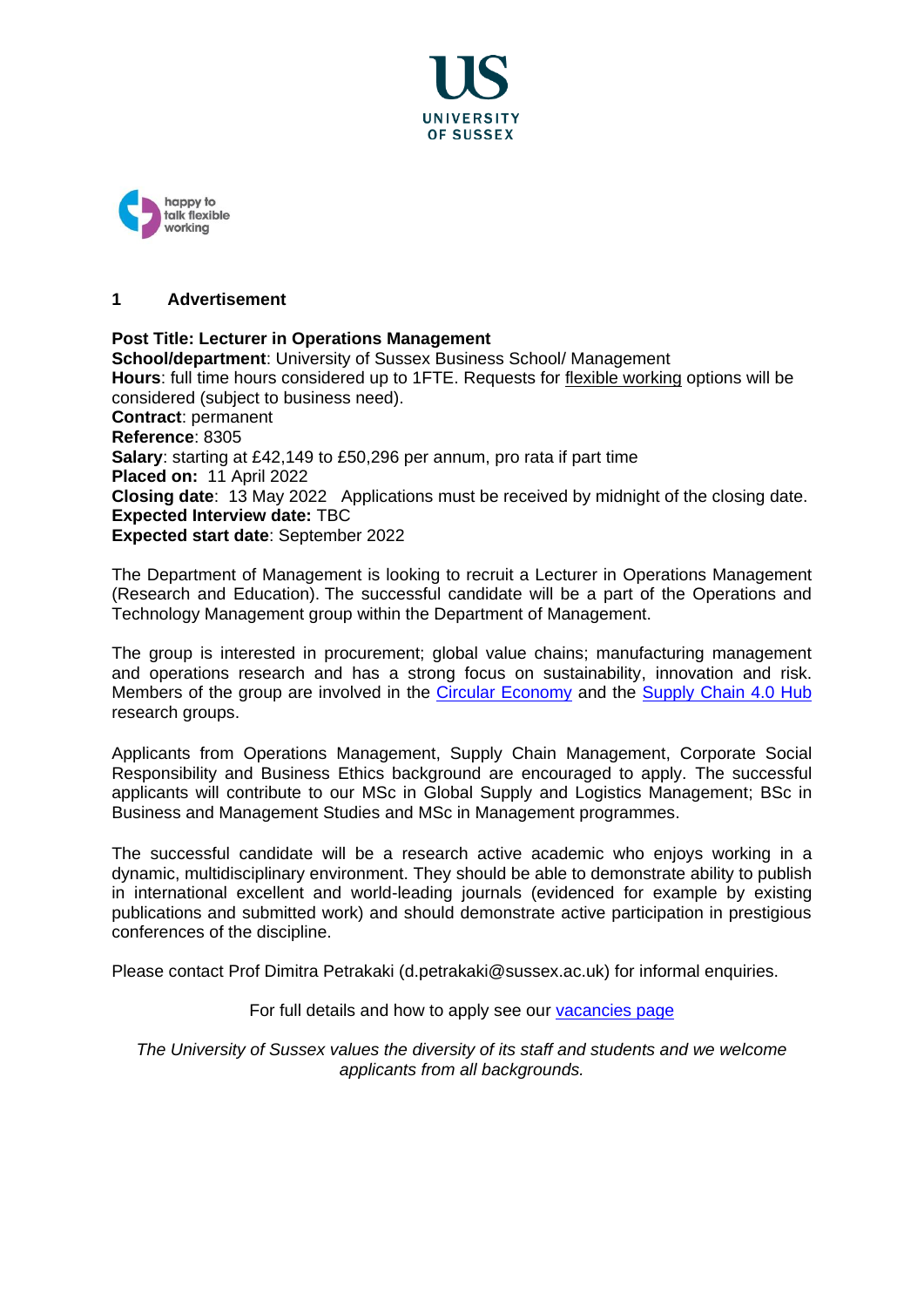## **2. The School / Division**

The University of Sussex Business School is a unique research and teaching focused interdisciplinary school, which takes a strong policy-directed view on business practices while also developing the underlying core disciplines. It includes the Department of Accounting and Finance, the Department of Strategy and Marketing, the Department of Management, the Department of Economics and the Science Policy Research (SPRU).

With such excellent foundations the University of Sussex Business School offers something distinctive and special to the future of business and management research and education in the UK and beyond. It is exceptionally well placed to provide leadership in the development and dissemination of sustainable business and management practice, informed by sound economic logic.

The Department of Management, founded in 2018, currently encompasses over 25 research-active faculty members, plus over 13 faculty specialising in education and scholarship. The Department is composed of two subject groups (Operations and Technology Management; Organisational Behaviour and Human Resource Management) and a number of cross-disciplinary research groups (please see [details\)](https://www.sussex.ac.uk/business-school/management/research).

The Department currently hosts one undergraduate and five postgraduate programmes, and several more degree programmes are offered jointly with other Departments in the School and the University. This includes a BSc in Business and Management Studies; and MScs in Global Supply Chain and Logistics Management; Human Resource Management; Management; Occupational & Organisational Psychology and MBA. Successful candidates will be expected to contribute to modules in these degrees, as appropriate for their discipline. We have a workload planning model, which protects research/scholarship time, and is used to allocate teaching fairly across our faculty. The Department attracts students from all over the world, enhancing the cultural dimension of the learning experience. We also have many international links, collaborating with universities around the globe.

## **3. Job Description**

Job Description for the post of: Lecturer in Operations Management

**Department: Management**

**Section/Unit/School: USBS**

#### **Location: Jubilee Building**

| Grade:                 | Lecturer B (Research & Education focussed), Grade 8 |
|------------------------|-----------------------------------------------------|
| <b>Responsible to:</b> | Head of Department, Head of School                  |

## **PRINCIPAL ACCOUNTABILITIES**

- 1. To design and deliver high-quality teaching programmes that are attractive to students.
- 2. To engage in individual and collaborative research activity resulting in high-quality publications to be submitted to the REF at acceptable levels of volume and academic excellence, and to obtain research funding and/or knowledge exchange income as appropriate to the discipline.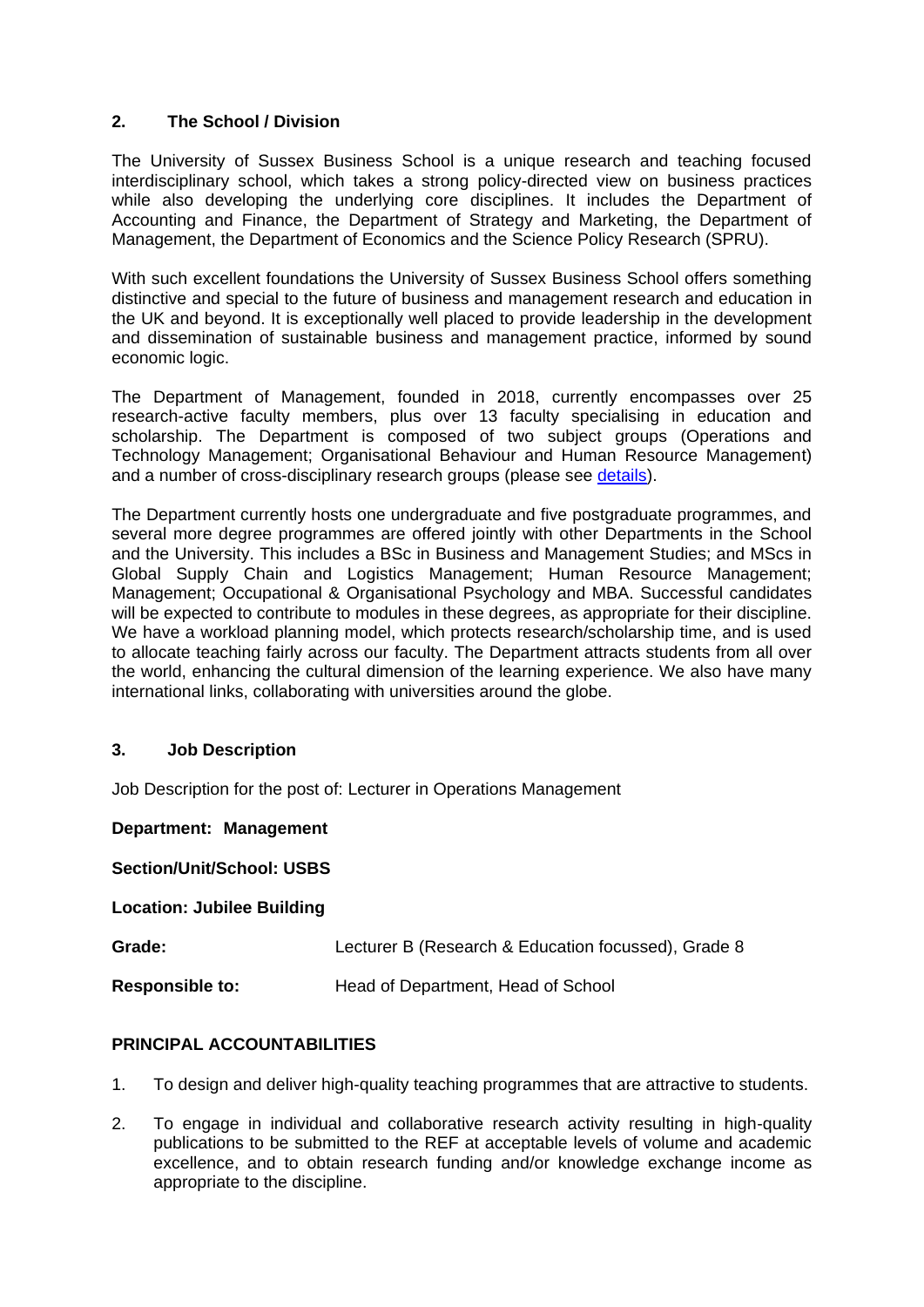3. To contribute fully to the School and University by playing a significant role in working groups, committees, and other School and University activities.

### **KEY RESPONSIBILITIES**

### **1. Teaching & Student Support**

- 1.1 Engage in the planning, delivery and assessment of innovative high-quality undergraduate and postgraduate teaching, in liaison with the relevant programme and course convenors.
- 1.2 Identify, design, develop and manage new curriculum proposals that are attractive to students.
- 1.3 Develop high-quality inclusive teaching materials, methods and approaches, take responsibility for their quality, and ensure that they meet defined learning objectives.
- 1.4 Ensure that teaching materials remain up-to-date and relevant, incorporating advances in the subject area into the course of study, and utilising appropriate technology.
- 1.5 Set, mark, and assess coursework and examinations; select appropriate assessment instruments and assessment criteria, and provide constructive and comprehensive feedback to students.
- 1.6 Undertake continuous professional development to maintain an understanding of appropriate pedagogy in the subject area.
- 1.7 Supervise the work of undergraduate and taught postgraduate students, providing advice on study skills.
- 1.8 Contribute to the accreditation of courses and quality-control processes.
- 1.9 Undertake and complete administrative duties required in the professional delivery of teaching.
- 1.10 Undertake academic advising duties, and provide first-line support for sensitive issues, referring on as appropriate to services providing further assistance.
- 1.11 Adopt an approachable and accessible attitude towards students, offering office hours, informal advice etc.

#### **2. Research, Scholarship & Enterprise**

- 2.1 Contribute to School research strategy and themes.
- 2.2 Develop research objectives and proposals for own or joint research.
- 2.3 Conduct research projects individually and in collaboration with others.
- 2.4 Assess, interpret and evaluate outcomes of research, and develop ideas for their application.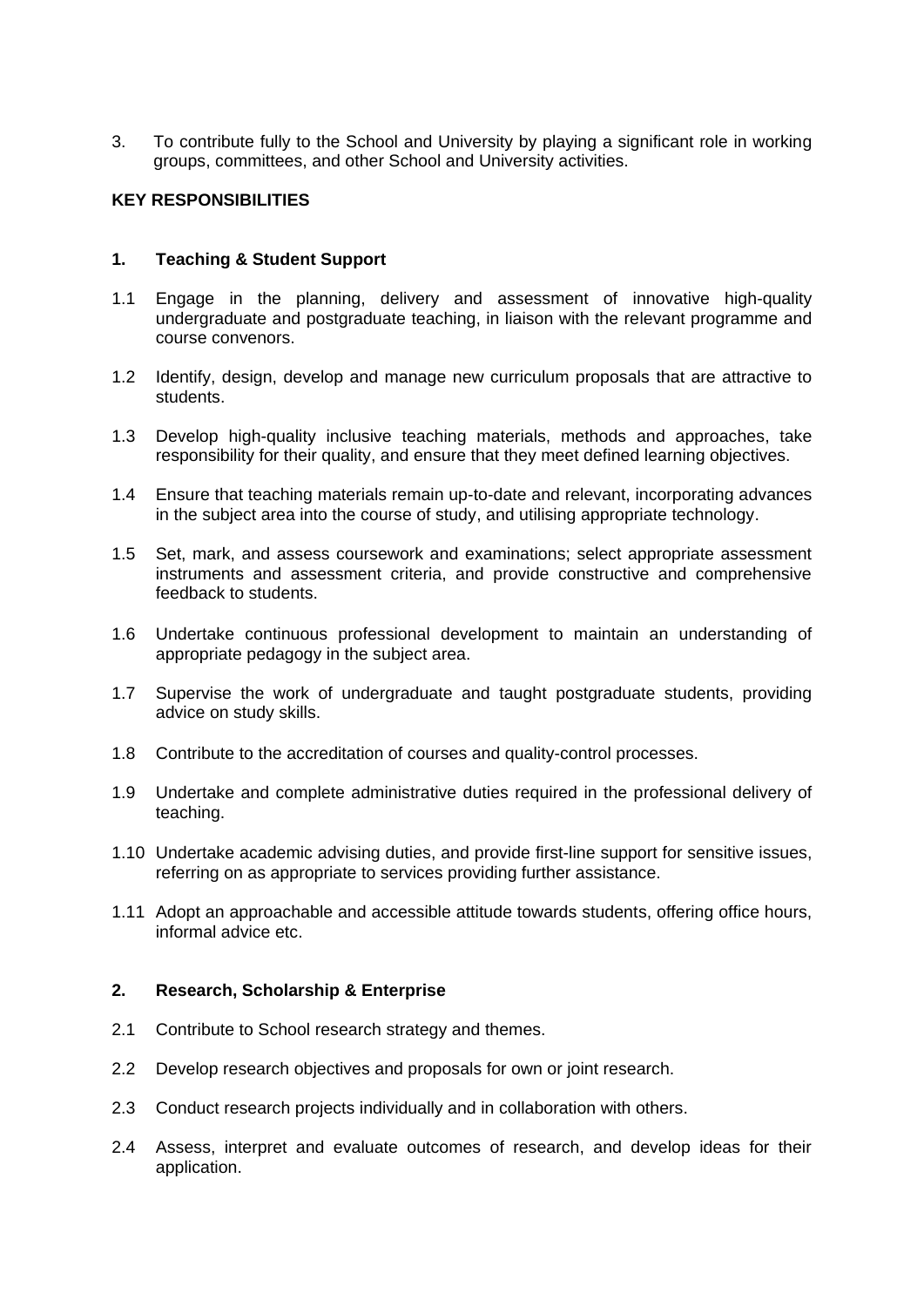- 2.5 Produce high-quality research outputs that have impact in the field, for publication in monographs or recognised high-quality journals, or performance/exhibition, as appropriate, and contribute to the School's REF submission at acceptable levels of volume and academic excellence.
- 2.6 Lead small research projects and/or identified parts of a larger project, including supervising the work of others and managing or monitoring a research budget, if appropriate.
- 2.7 Make presentations at conferences, or exhibit work in other appropriate events, and identify ways to disseminate research outputs informally via the internet, the media, and other forms of public engagement.
- 2.8 Identify sources of funding and secure or contribute to the process of securing bids.
- 2.9 Identify and secure opportunities for enterprise activity, knowledge exchange income and/or consultancy.
- 2.10 Actively build internal and external contacts, and play a key role in internal networks and relevant external networks in order to, for example, identify sources of funding, secure student placements, and build relationships for future activities.
- 2.11 Supervise doctoral students as part of a supervision team.
- 2.12 Contribute to a relevant national professional body or recognised events.
- 2.13 Continually update knowledge and understanding in field or specialism, and engage in continuous professional development.
- 2.14 Conduct risk assessments, and take responsibility for the health and safety of others, if required.

## **3. Contribution to School & University**

- 3.1 Attend and contribute to School meetings.
- 3.2 Engage in activities beyond day-to-day teaching duties, for example Admissions Days.
- 3.3 Assist with undergraduate and postgraduate recruitment.
- 3.4 Play a key role in School or University working groups or committees, as required.
- 3.5 Advise and provide support to less experienced colleagues.
- 3.6 Undertake additional administrative duties, as required by the Head of School.

#### **4. Role-specific duties**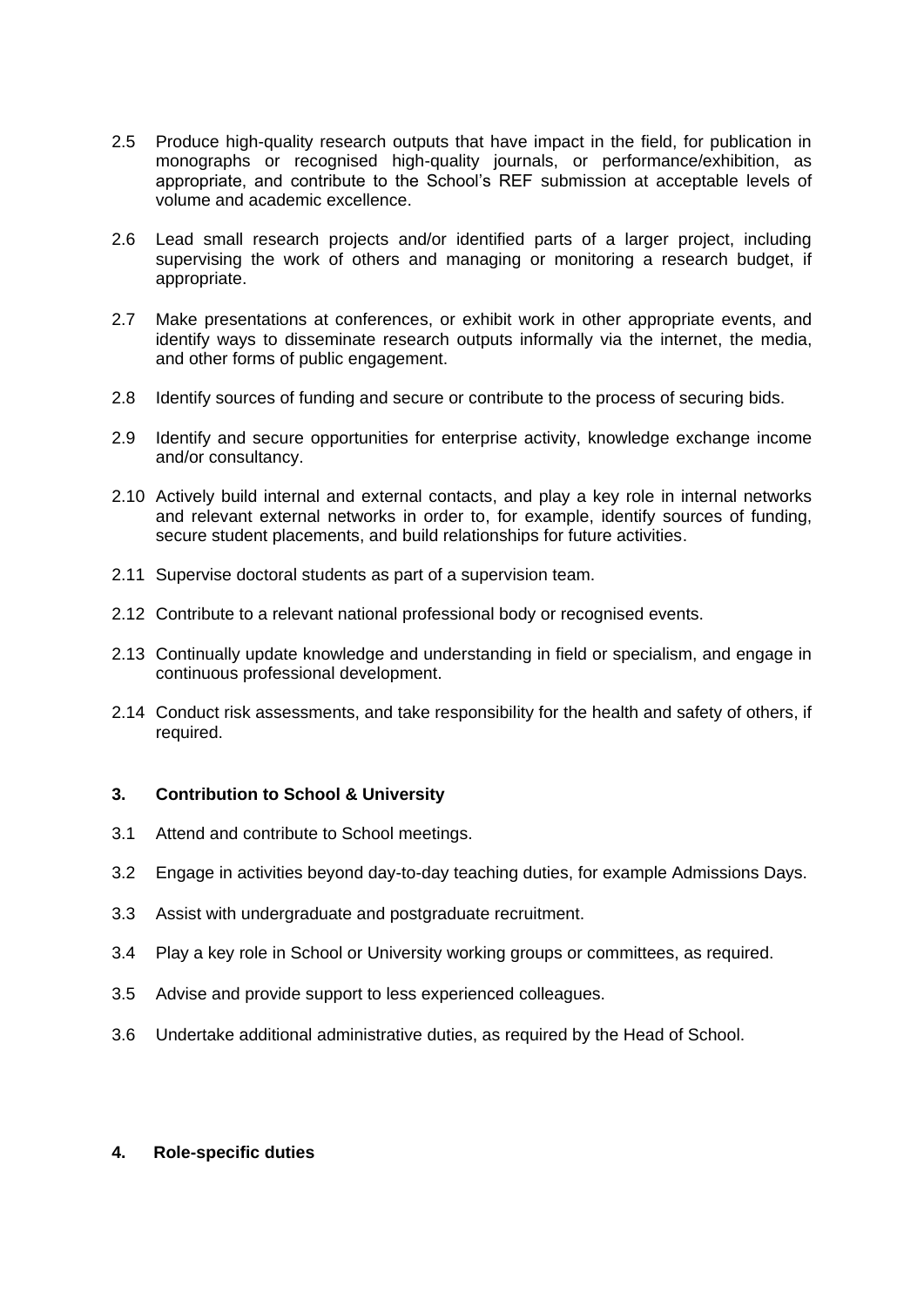This Job Description sets out current duties of the post that may vary from time to time without changing the general character of the post or level of responsibility entailed.

### **INDICATIVE PERFORMANCE CRITERIA**

- A record of development of new modules/groups of modules, course or significant components of schemes of study or CPD courses.
- Proven and sustained track record of successful teaching at the levels appropriate for the post.
- A high standard of teaching performance as judged by standard evaluation methods.
- Evidence of using feedback information from a range of sources to improve the student experience.
- Evidence of using knowledge arising from research and scholarship to enhance teaching and curriculum development.
- **Evidence of engagement in advising students and proactively responding to student** problems.
- **EXEGUIAL PUBLISHED FILM PUBLICE CONTER** PUBLISHER PUBLISHER PUBLISHER PUBLISHER PUBLISHER REGUIDE. **PHOTESHER PUBLISHER PUBLISHER PUBLISHER PUBLISHER PUBLISHER PUBLISHER PUBLISHER PUBLISHER PUBLISHER PUBLISHER PUBLISHER P** papers, monographs, book chapters, text-books).
- Other evidence of original research contributions to the field, such as through invited conference contributions, membership of editorial panels etc.
- Evidence of successful postgraduate masters and doctoral research supervision i.e. to completion.
- Sustained success in obtaining competitively awarded research grants and contracts, and knowledge exchange income.
- Involvement in the creation, transfer and use of the results of research through a range of knowledge exchange activities.
- Success in transferring research results to commercial, professional, public sector or other practical use.
- Evidence of contributions to a relevant national professional body or recognised event.